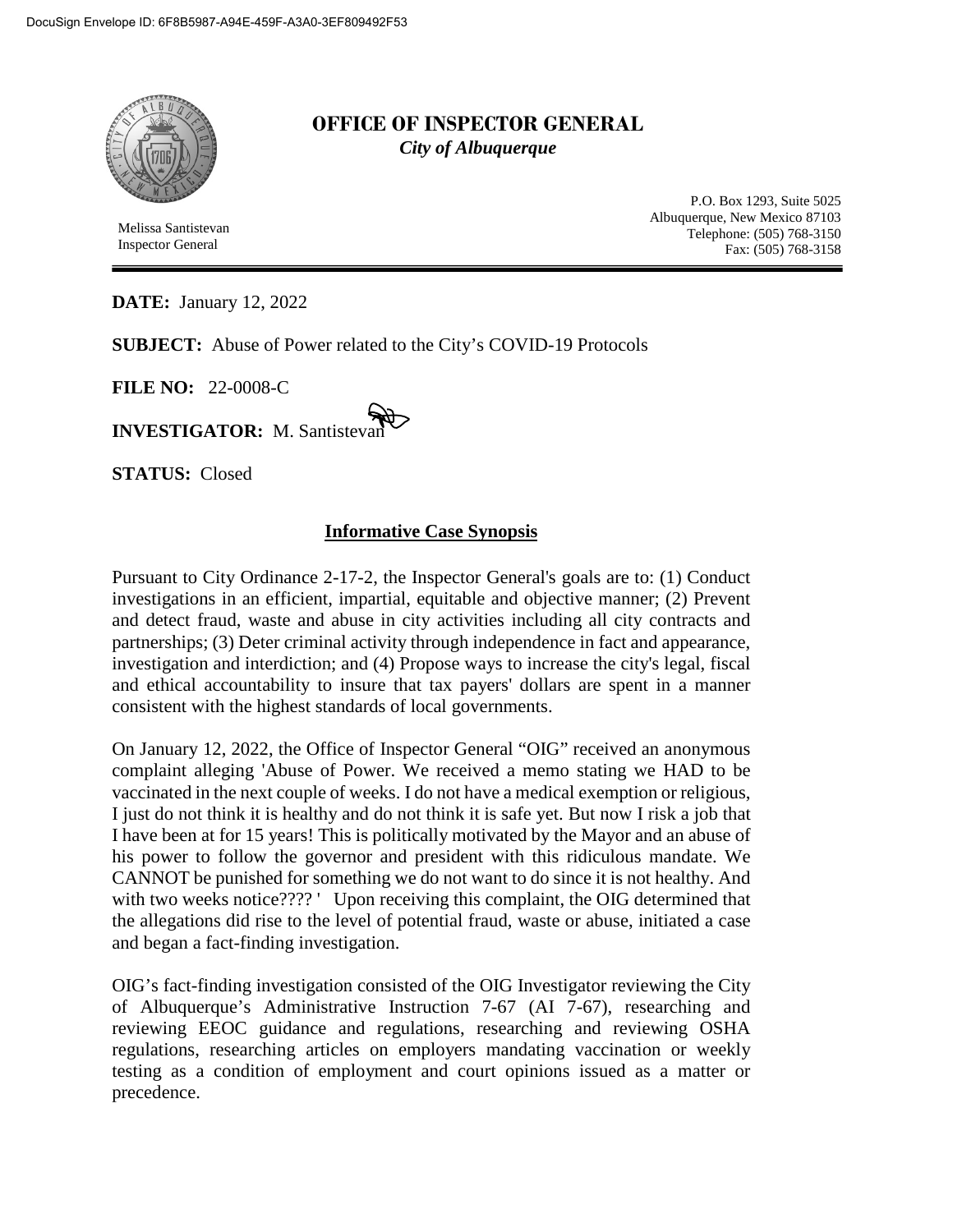While performing our fact-finding investigation, OIG discovered that OSHA issued temporary regulation 1910.501 that is effective January 10, 2022. OSHA's temporary regulation is currently being reviewed by the U.S. Supreme court. Until a determination of the validity of the regulation has been issued by the U.S. Supreme Court, the regulation and effective date must be complied with by employers who have 100 or more employees.

Federal EEOC laws do not prevent an employer from requiring all employees physically entering the workplace to be vaccinated for COVID-19, so long as employers comply with the reasonable accommodation provisions of the ADA and Title VII of the Civil Rights Act of 1964 and other EEO considerations.

Recent federal court rulings have created precedence for employers mandating the vaccine or weekly testing as a condition of employment.

The fact-finding investigation led to the discovery that The City of Albuquerque is following current OSHA regulations for vaccinations and testing. Additionally, the City of Albuquerque has the right to determine conditions of employment, including vaccination or weekly testing as a condition of employment.

As the U.S. Supreme Court is deliberating the constitutionality of OSHA regulation 1910.501, a ruling contrary to upholding the regulation may have an impact on the OIG's investigation of this matter.

Based on the information obtained during our fact-finding investigation, the allegations in the complaint appear to be unsubstantiated and as such this case is being closed.